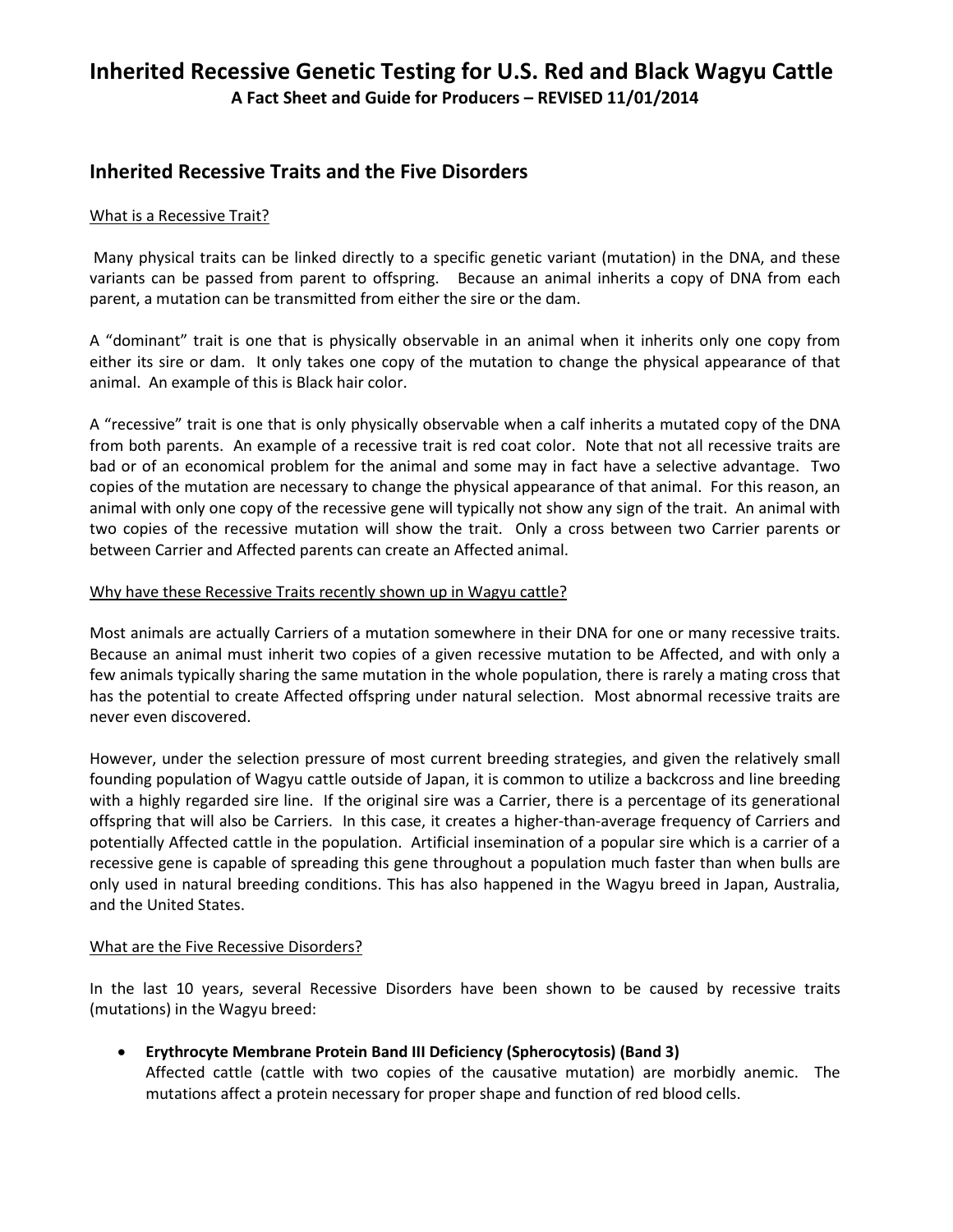Calves are typically born weak and small (40-55 lbs birth weight) with severe anemia, labored breathing, palpitations, and not able to stand or suckle at birth. This disorder is often lethal, but some affected cattle survive to adulthood, although with severely retarded growth.

### • **Claudin 16 Deficiency (CL16)**

This mutation causes a buildup of fibrous tissue in the kidneys as well as other tissues. Affected cattle suffer from a severe risk of kidney failure throughout their lives. Other symptoms include growth retardation, increased blood urea nitrogen and creatinine values, diarrhea and overgrowth of hooves. It may or may not be lethal, but affected cattle tend to have atypically short lives.

### • **Chediak-Higashi Syndrome (CHS)**

Affected cattle have a deficiency in cells that make up a functional immune system. As a result, these calves are often more susceptible to disease and infection. These cattle may also have a light coat color, and slight coagulation problems (hemorrhaging). This disorder is usually not lethal.

### • **Bovine Blood Coagulation Factor XIII Deficiency (F13)**

This disorder is where one of the proteins needed to form blood clots is missing or reduced. Symptoms include severely prolonged bleeding time, bruising from castration/branding, and severe anemia. Death occurs in most cases.

### • **Factor XI Deficiency (F11)**

This mutation affects the efficiency of the clotting factor F11. Affected cattle suffer from mild hemophilia-like bleeding tendencies, either spontaneously or following trauma and surgical procedures. It is also possible that Carrier x Carrier mating have increased difficulty producing viable fertilized embryos and full-term pregnancies and are often Repeat Breeders<sup>[1](#page-1-0)</sup>. Normal repeat breeding may be considered 40% with 60% conception being an industry average. It has been reported that factor 11 increased rebreeding by 50% in the Canadian Holstein breed, so now instead of 60% conception we will get 40% conception with 60% of the animals open to be rebred.

2. **Late repeats -** Cows that come into heat later than 25 days after insemination or embryo transfer. In these animals the luteal function was maintained for longer than the physiological luteal phase in non-bred cows. Fertilization and initial recognition of pregnancy probably took place but for some reason (inadequate luteal function, inadequate embryo signaling, infectious diseases, induced luteolysis) luteolysis was induced and pregnancy lost.

<span id="page-1-0"></span> $<sup>1</sup>$  Repeat Breeders are Cows that are cycling normally, with no clinical abnormalities, which have failed</sup> to conceive after at least two successive inseminations or embryo transfers. From a clinical perspective, there are two types of repeat breeders:

<sup>1.</sup> **Early repeats -** Cows that come into heat within 17-24 days after insemination or embryo transfer. In these animals the luteal function has been shorter than normal or typical for the physiological estrus cycle in non-bred cows. In these cows the most probable event is either failure of fertilization (delayed ovulation, poor semen quality etc.) or early embryonic death (delayed ovulation, poor embryo quality, unfavorable uterine environment, precocious luteolysis).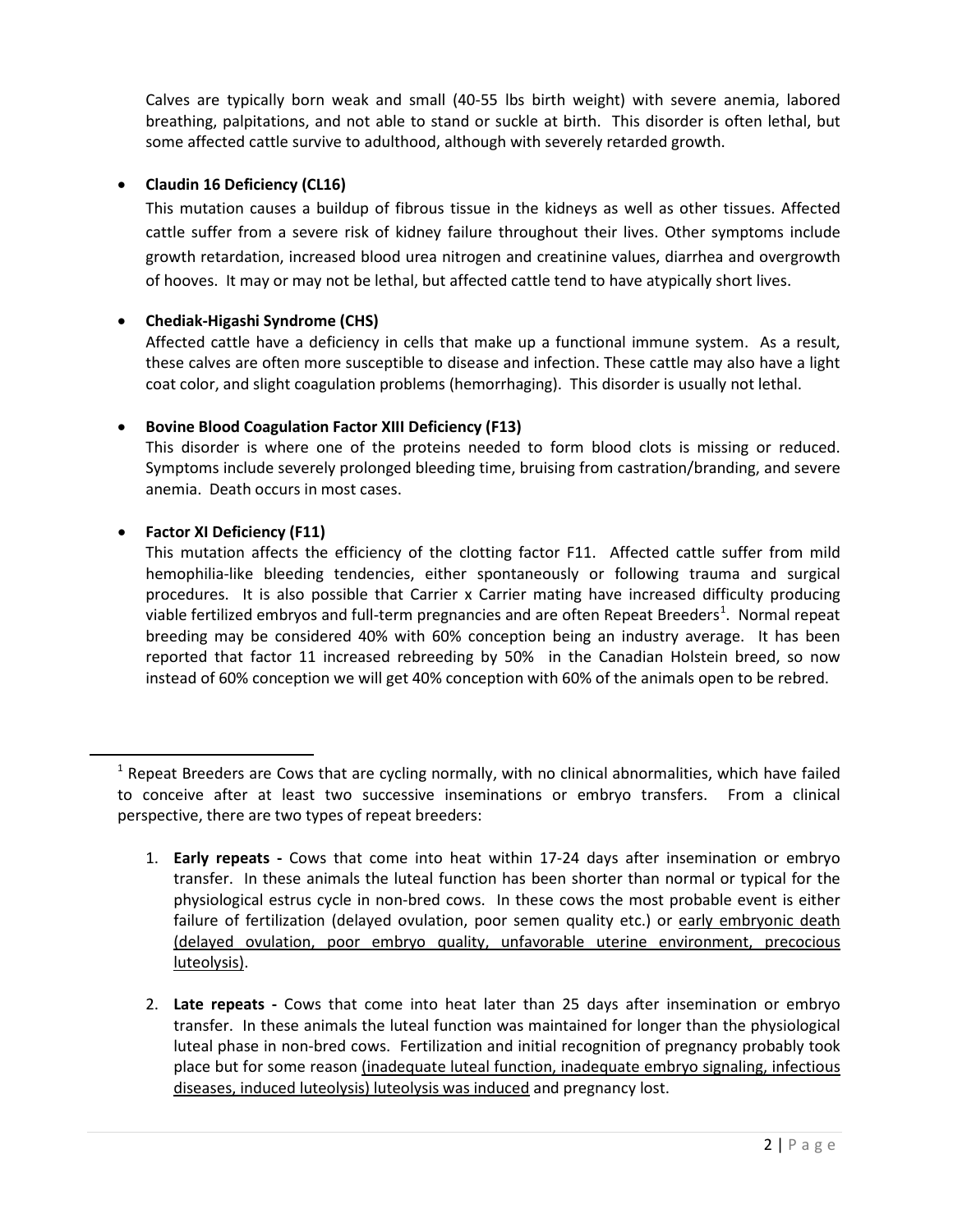### **Genetic Testing Status and Offspring Distribution Predictions**

The genetic status of each tested animal will be reported as one of the four following results:

| Free (F)            | •Means the animal has two copies of the normal<br>gene<br>• Also referred to as Normal and Unaffected                   |  |  |  |
|---------------------|-------------------------------------------------------------------------------------------------------------------------|--|--|--|
| <b>Carrier (C)</b>  | •Means the animal has one copy of the normal gene<br>and one copy of the mutated gene<br>• Also referred to as Positive |  |  |  |
| <b>Affected (A)</b> | •Means the animal has two copies of the mutated<br>gene                                                                 |  |  |  |
| No Result (NR)      | •Means the DNA sample was good but did not yield<br>a result under the applicable test protocol                         |  |  |  |

The Science of Genetics Predicts the Following Results from Each Type of Mating:

|                     | <b>Offspring Distribution</b> |                |                 |  |
|---------------------|-------------------------------|----------------|-----------------|--|
| <b>Mating</b>       | Free                          | <b>Carrier</b> | <b>Affected</b> |  |
| Free x Free         | 100%                          |                |                 |  |
| Free x Carrier      | 50%                           | 50%            |                 |  |
| Carrier x Carrier   | 25%                           | 50%            | 25%             |  |
| Free x Affected     |                               | 100%           |                 |  |
| Carrier x Affected  |                               | 50%            | 50%             |  |
| Affected x Affected |                               |                | 100%            |  |

## **Managing Recessive Genetic Disorders in Fullblood, Purebred, and Percentage U.S. Red and Black Wagyu Cattle**

For proper herd management it is important for breeders to have an accurate understanding of the status of their cattle with respect to the genetic disorders. Without knowing the Free, Carrier, and/or Affected cattle in a breeder's herd, it is impossible to eliminate or reduce the risk of propagating the disorders in future generations of cattle. Actively addressing these genetic disorders today will pay dividends in the near future to both the breeder and collectively for the Wagyu breed.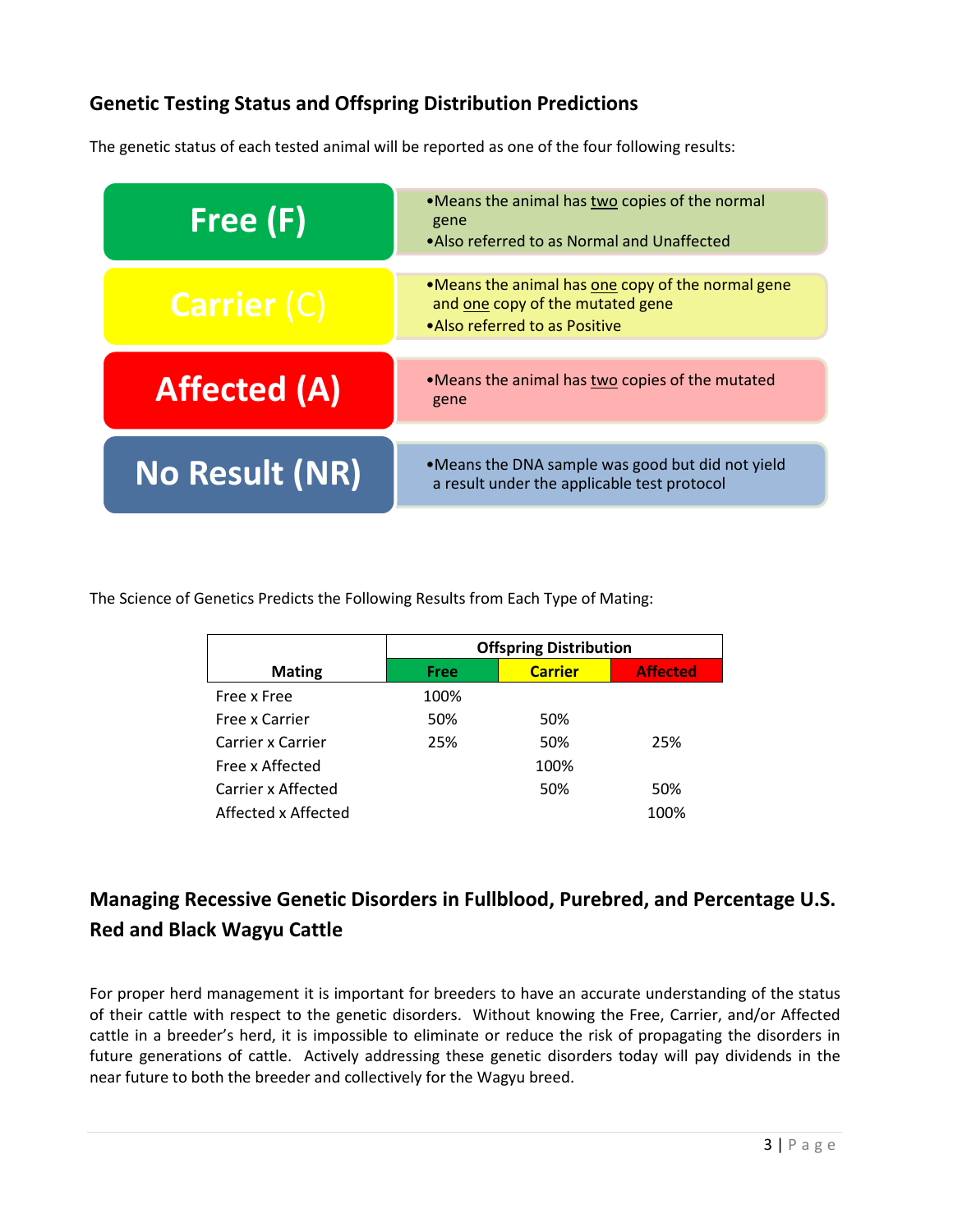Methods for managing recessive genetic disorders are breeder specific and depend on the type of cattle operation, i.e., registered, commercial, fullblood, purebred, percentage, seedstock, beef production, etc. Below are some suggested methods for breeders to consider. It should be noted that this list is not all inclusive.

- 1. Test all animals and remove Affected animals from the herd. Always use Free animals to mate with any Carrier animals remaining in the herd. A commitment must be made to test all offspring from Carrier animals that will remain in the breeding herd. The Carrier rate will be reduced over time in future generations.
- 2. Test all animals and remove all Affected animals and Carrier sires. Use only Free sires in the breeding program going forward. A commitment must be made to test all offspring from Carrier dams that will remain in the breeding herd. This will reduce the Carrier rate the same as in Method 1 above.
- 3. Test and remove Carrier and Affected animals from the herd. Only use Free animals in the breeding program going forward. No further testing will be required. This Method will ensure a totally Free herd going forward.
- 4. Test all animals and use Carrier and/or Affected<sup>[2](#page-3-0)</sup> animals ONLY in a terminal breeding program.
- 5. Test all animals and use Carrier and/or Affected<sup>2</sup> animals as recipients. If a cleanup bull is used, it should be Free. Offspring DNA verified to the cleanup bull must be tested for any animals that will remain in the breeding herd.
- 6. These are just five examples of management methods that can be used exclusively or in combination.

As discussed above, proper management has a major impact on reducing the frequency of Carrier and Affected animals in a breeder's herd. **Table 1** demonstrates the reduction in the Carrier rate in future generations when consistently using Free sires on Carrier dams and their future generational offspring.

| can see the Carrier<br>As<br>vou                                                                                                                        |                 | <b>Offspring Distribution</b> |                |                 |
|---------------------------------------------------------------------------------------------------------------------------------------------------------|-----------------|-------------------------------|----------------|-----------------|
| percentage is basically eliminated                                                                                                                      | Generation      | Free                          | <b>Carrier</b> | <b>Affected</b> |
| by the seventh generation and no<br>Affected cattle are in the offspring<br>distribution.                                                               | 1 <sup>st</sup> | 50.00%                        | 50.00%         |                 |
|                                                                                                                                                         | 2 <sup>nd</sup> | 75.00%                        | 25.00%         |                 |
|                                                                                                                                                         | 3 <sup>rd</sup> | 87.50%                        | 12.50%         |                 |
| However, if a Carrier sire were<br>reintroduced<br>the<br>fourth<br>to<br>fifth<br>generation<br>the<br>dams,<br>offspring<br>generation<br>would<br>be | $4^{\text{th}}$ | 93.75%                        | 6.25%          |                 |
|                                                                                                                                                         | 5 <sup>th</sup> | 96.88%                        | 3.12%          |                 |
|                                                                                                                                                         | 6 <sup>th</sup> | 98.44%                        | 1.56%          |                 |
|                                                                                                                                                         | 7 <sup>th</sup> | 99.22%                        | 0.78%          |                 |

**Table 1 – Generation 1: Free Sire x Carrier Dam**

However, if a Carrier sire were reintroduced to the fourth generation dams, the fifth generation offspring would be 48.44% Free vs. 96.88, 50% Carrier vs. 3.12%, and 1.56% Affected vs. 0%.

<span id="page-3-0"></span><sup>&</sup>lt;u>2</u><br><sup>2</sup> According to research in the Holstein breed, Affected F11 animals have a tendency to be repeat breeders. It is anticipated that a study will be conducted to determine if there is a correlation between Affected F11 Wagyu and Repeat Breeders.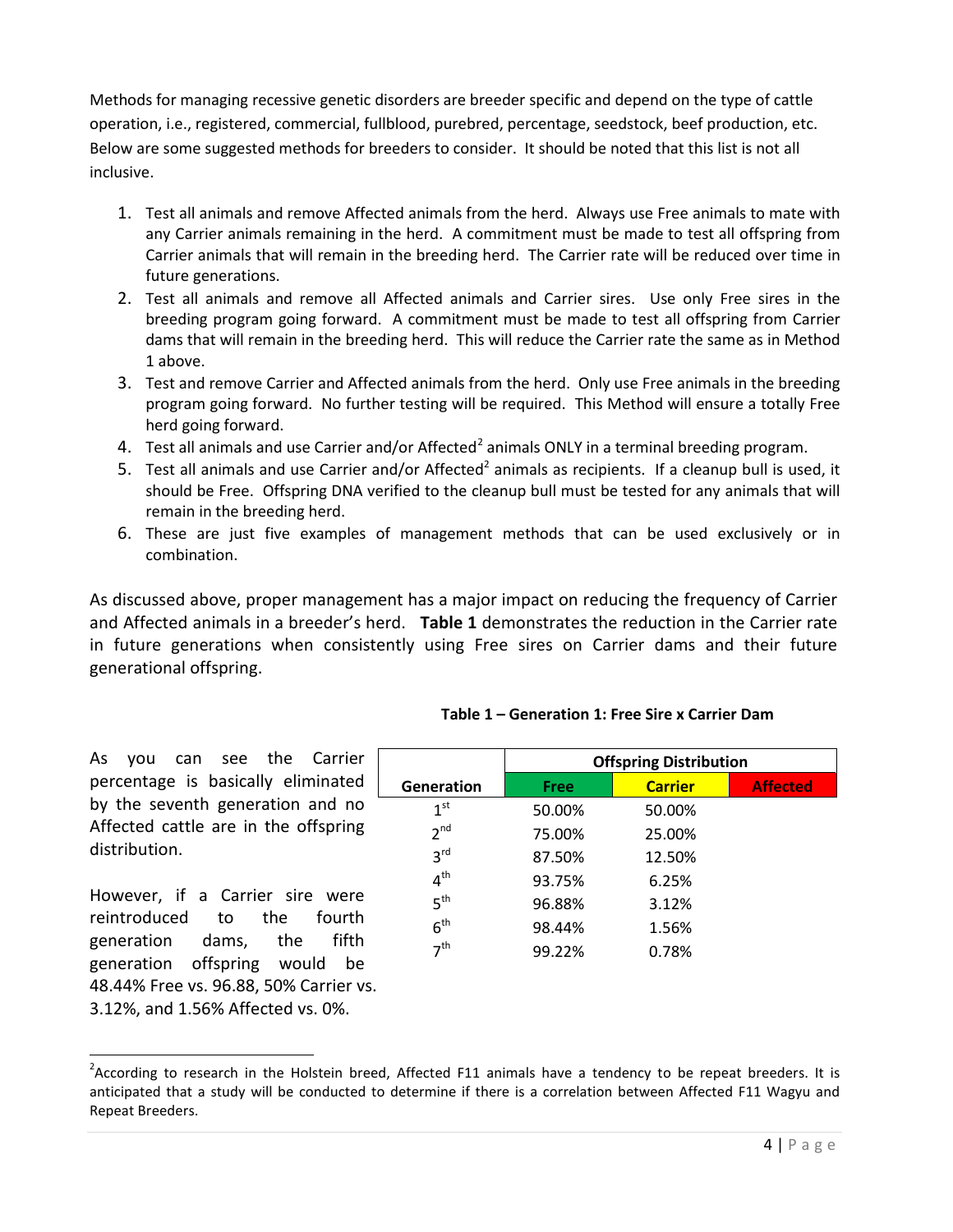| Conversely, Table 2 shows the           |                 | <b>Offspring Distribution</b> |                |                 |
|-----------------------------------------|-----------------|-------------------------------|----------------|-----------------|
| offspring distribution when a Carrier   | Generation      | Free                          | <b>Carrier</b> | <b>Affected</b> |
| sire is mated to a Carrier dam, and     | 1 <sup>st</sup> | 25.00%                        | 50.00%         | 25.00%          |
| Carrier sires are used to mate with     | 2 <sup>nd</sup> | 25.00%                        | 50.00%         | 25.00%          |
| the future generational offspring       | 3 <sup>rd</sup> | 25.00%                        | 50.00%         | 25.00%          |
| dams. The offspring distribution        | 4 <sup>th</sup> | 25.00%                        | 50.00%         | 25.00%          |
| remains constant through all future     | 5 <sup>th</sup> | 25.00%                        | 50.00%         | 25.00%          |
| generations. Having 25% Affected        | 6 <sup>th</sup> | 25.00%                        | 50.00%         | 25.00%          |
| offspring annually is a<br>costly       | 7 <sup>th</sup> | 25.00%                        | 50.00%         | 25.00%          |
| endeavor for any breeder to experience. |                 |                               |                |                 |

### **Table 2 – Carrier Sire x Carrier Dam**

### **Testing Policy**

### Required Testing

All live cattle and genetics sold at Association sanctioned production sales must be tested as well and the results must be published in the sale catalog for all potential buyers to review prior to the sale.

As an exception to Required Testing, if both the sire and dam of the offspring are Free from all five of the genetic disorders set out above, the offspring will be exempt from testing and will be given "Free" status by the Association for all five genetic disorders.

### Publication of Test Results

Test results that were submitted to the AWA will be will be posted on the Association website. Once the GENEPROB implementation is complete the information will be tracked and updated in the database and be available to the public.

### **Authorized Lab**

The following US Based lab is authorized by the American Wagyu Association to conduct testing for the genetic disorders set out in this document.

**GeneSeek**, a Neogen company 4665 Innovation Drive, (Suite 120) LINCOLN, NE 68521 Phone: (402) 435-0665 Fax: (402) 435-0664 Website: [www.neogen.com](http://www.neogen.com/)

The AWA website has all the information and documents you will need from ordering your sample collector cards to receiving your results.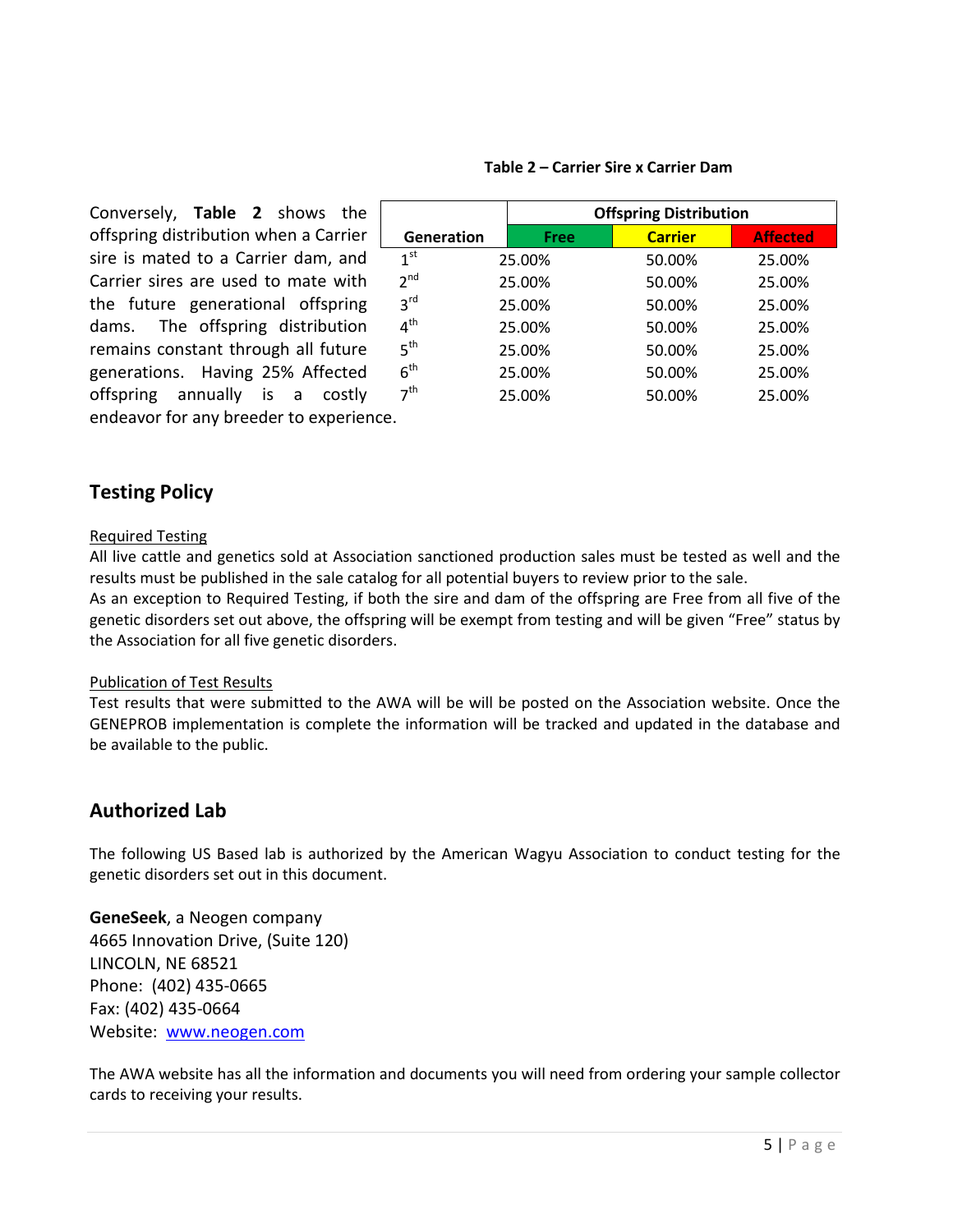### **Important Information**

NeoGen GeneSeek will be the new service provider to the AWA.

As of Jan 1, 2013 all Wagyu sample orders and testing is done through GeneSeek. The current storage of Wagyu samples existing at the Davis lab will be relocated to the GeneSeek Nebraska lab mid to late 2013. The primary purpose of this storage is for extracting parent information (if viable and sufficient quantity) for SNP profiling.

The **preferred** sample type is HAIR and DNA sample collector cards are available through the AWA office and 'How to Collect' instructions are available via the AWA website. Blood, semen and tissue is also acceptable for DNA testing but maybe subject to surcharge. Please contact the AWA if you have any questions.

**PLEASE NOTE that all DNA ordering and payments are handled through the AWA Office. All samples are to be sent directly to: American Wagyu Association, PO Box 1115, Post Falls, ID 83877 and clearly labeled.** 

### **Frequently Asked Questions**

### **Q. What affect do the genetic disorders have on Wagyu meat products?**

A. Absolutely no affect. Beef products from Carrier and/or Affected cattle have no impact on the quality, safety, and health of the end product.

### **Q. Do I have to test all of my animals?**

A. No, you are only required to test your AI sires, embryo donor dams, and animals/genetics sold in Association sanctioned production sales. However, it is a good idea to test all of your breeding stock so you can effectively manage your breeding program and reduce the risk of propagating the genetic disorders throughout your herd and having Affected offspring.

### **Q. Do I have to test offspring from Free parents?**

A. No, if both of the parents are Free, then the offspring will be Free as well.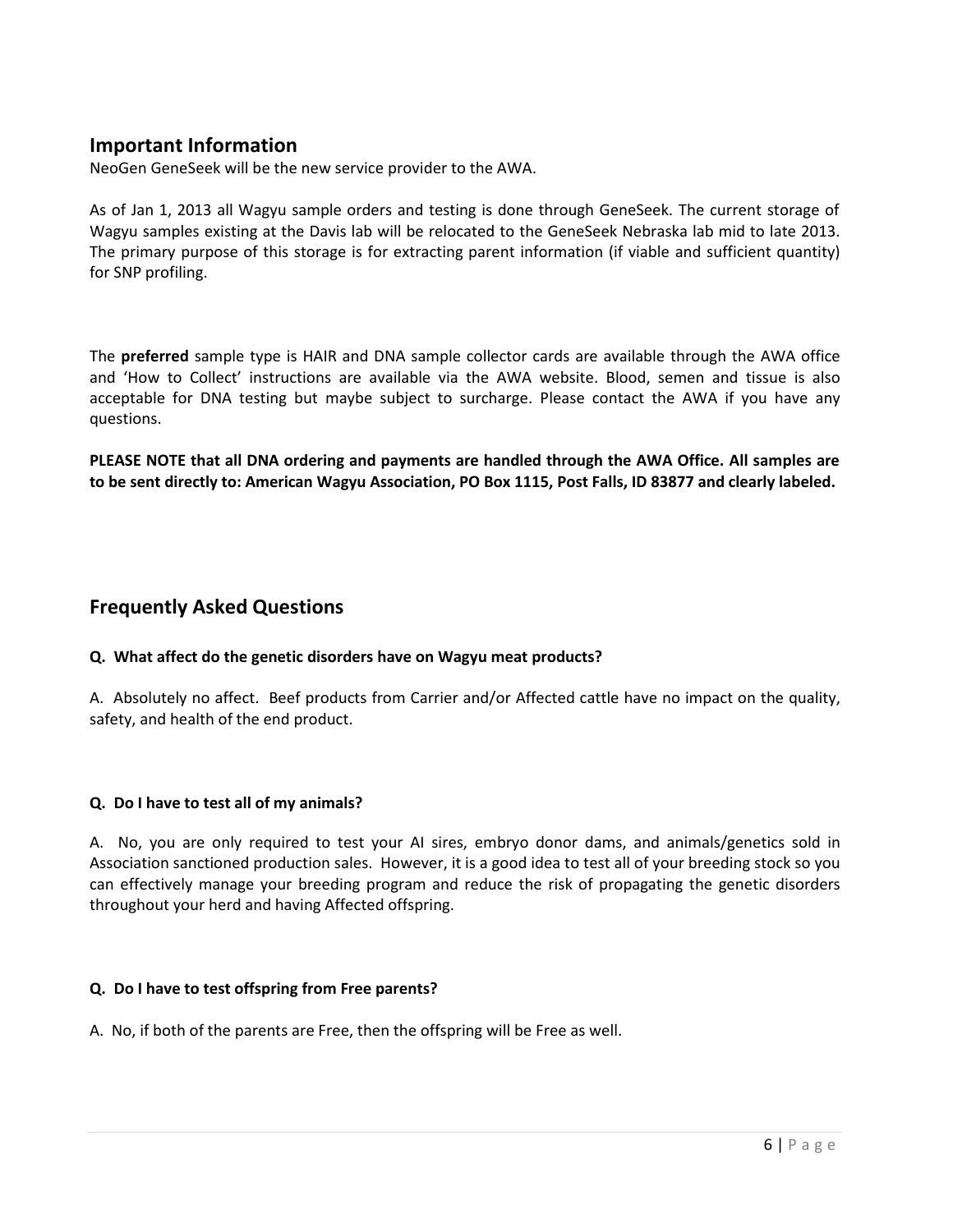### **Q. Do I have to destroy carrier animals?**

A. Absolutely No. Each animal should be judged on all of its phenotypic qualities. If the animal is excellent in many characteristics but happens to be a carrier for one of the disorders, you can still use the animal for breeding stock, including as a donor. However, you will need to be responsible for testing all of the offspring and typically keeping the Free animals for your breeding program and using the Carrier animals in your terminal beef program either as cows or for harvest.

### **Q. If I've not ever experienced any of the symptoms of the disorders in my herd, does that mean my herd is Free?**

A. Not necessarily. You could have Carrier animals in your herd and not know it, because a Carrier does not display any symptoms of the disorder. You will only see the symptoms described in this document with Affected cattle.

### **Q. If I breed a Carrier cow to a Free bull, what is the chance of having an Affected calf?**

A. 0% chance. However, you have a 50% chance of having a Carrier calf and a 50% chance of having a Free calf.

### **Q. Why are Carriers of genetic disorders important?**

A. Carriers of genetic disorders used in breeding programs (registered or commercial) are responsible for propagating the recessive mutation within the cattle population.

### **Q. What does a Carrier of a genetic disorder look like?**

A. A Carrier of any genetic disorder looks perfectly normal; there is nothing in the way an animal looks (its phenotype) that indicates that the animal is a Carrier of a genetic mutation.

### **Q. If a cow has an Affected calf, what does that mean?**

A. If a cow has an Affected calf, and it is the cow's natural calf, it means the cow is a Carrier of the applicable genetic mutation and the sire of the calf is also a Carrier.